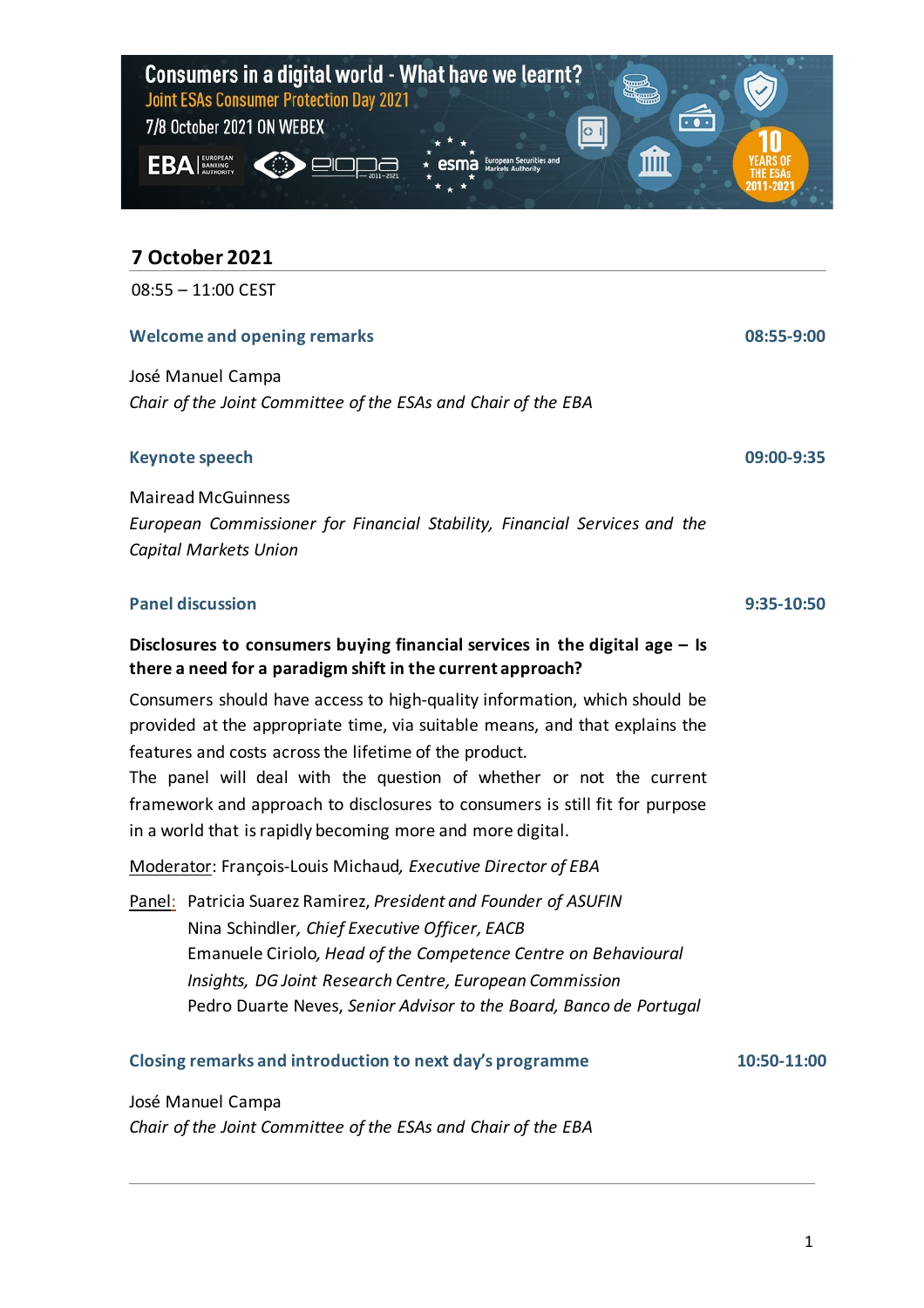

# **8 October 2021**

09:30 – 12:30 CEST

#### **Welcome remarks**

José Manuel Campa *Chair of the Joint Committee and Chair of the EBA*

#### **Panel discussion**

**09:30-09:35**

### **09:35-10:50**

# **Getting bang for your buck – How can we ensure retail investment products offer value for money?**

This panel will explore how retail investment products can be designed in a way that they offer value to retail investors and support the development of a stronger Capital Markets Union. In particular, the panel will focus on what can be done to ensure consumer outcomes are put at the heart of product design, distribution and monitoring processes in order to tackle value for money issues.

Moderator: Fausto Parente*, Executive Director of EIOPA*

Panel: Guillaume Prache, *Managing Director*, *Better finance* Jos Heuvelman *, member of the Executive Board of the Dutch Authority for the Financial Markets (AFM)* Lorraine Cooke, *Member of Brokers' Ireland Financial Broker Committee* Valérie Mariatte-Wood, *Regulatory Affairs Director Lombard International Assurance*

**Break 10:50-11:00**